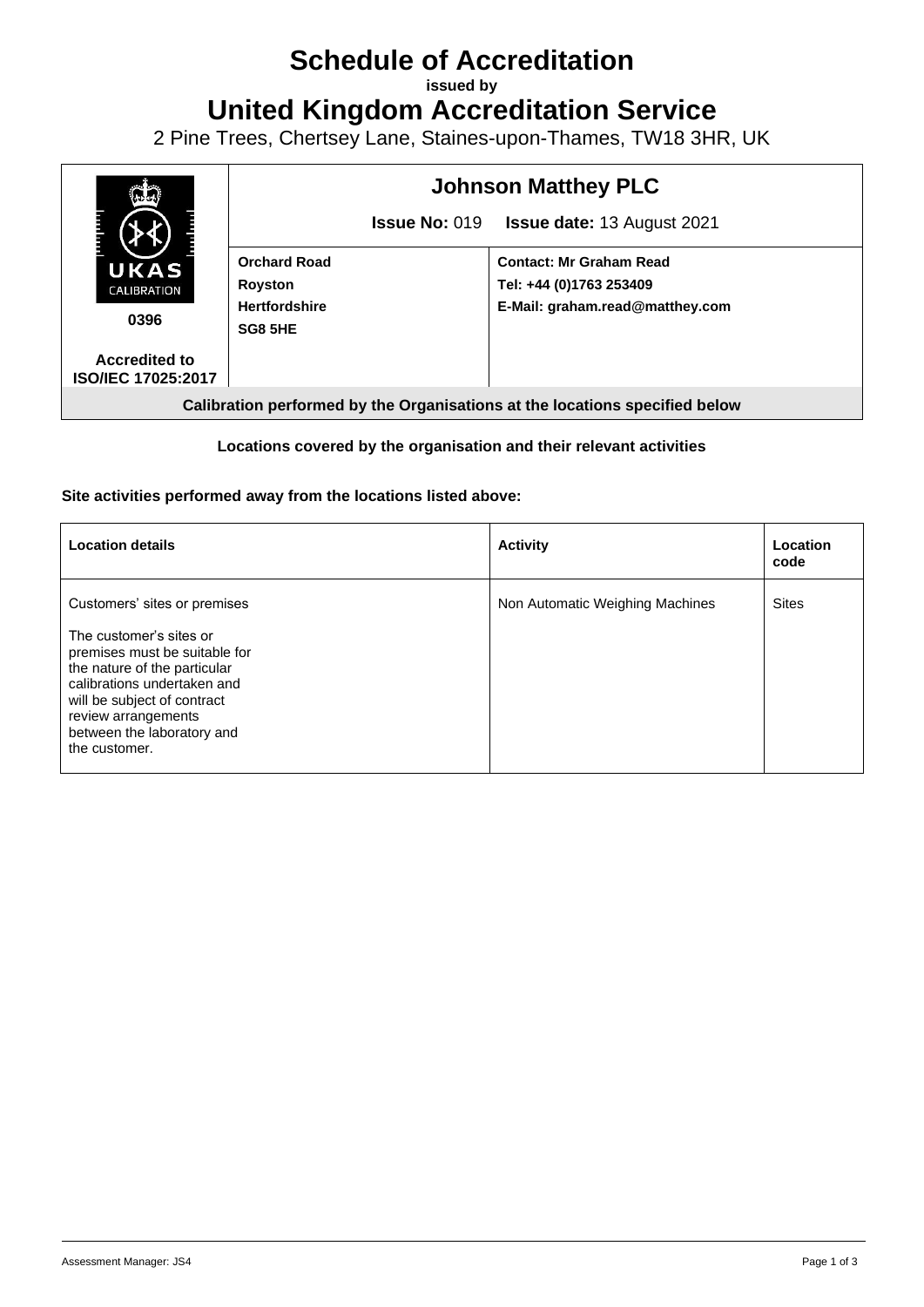| UKAS<br>CALIBRATION                                       | <b>Schedule of Accreditation</b><br>issued by<br><b>United Kingdom Accreditation Service</b><br>2 Pine Trees, Chertsey Lane, Staines-upon-Thames, TW18 3HR, UK |  |  |
|-----------------------------------------------------------|----------------------------------------------------------------------------------------------------------------------------------------------------------------|--|--|
|                                                           | <b>Johnson Matthey PLC</b>                                                                                                                                     |  |  |
| 0396<br><b>Accredited to</b><br><b>ISO/IEC 17025:2017</b> | <b>Issue No: 019</b><br><b>Issue date: 13 August 2021</b>                                                                                                      |  |  |
|                                                           | Calibration performed by the Organisation at the locations specified                                                                                           |  |  |

| <b>Measured Quantity</b><br>Instrument or Gauge                                                    | Range                                                                                                                                                                             | Expanded<br>Measurement<br>Uncertainty<br>$(k = 2)$                                                                                                                                             | Remarks                                                                                                                                                                                                       | Location<br>Code |  |  |  |
|----------------------------------------------------------------------------------------------------|-----------------------------------------------------------------------------------------------------------------------------------------------------------------------------------|-------------------------------------------------------------------------------------------------------------------------------------------------------------------------------------------------|---------------------------------------------------------------------------------------------------------------------------------------------------------------------------------------------------------------|------------------|--|--|--|
| NON AUTOMATIC WEIGHING<br><b>MACHINES</b><br>Single pan, electronic or optical,<br>and dial scales | 2g<br>5 <sub>g</sub><br>10 <sub>g</sub><br>20 <sub>g</sub><br>50 g<br>100 <sub>g</sub><br>200 <sub>g</sub><br>500 <sub>g</sub><br>1 kg<br>2 kg<br>5 kg<br>10 kg<br>20 kg<br>35 kg | 0.018 mg<br>$0.024$ mg<br>$0.033$ mg<br>$0.045$ mg<br>$0.074$ mg<br>$0.13$ mg<br>$0.28$ mg<br>$0.69$ mg<br>$1.4 \text{ mg}$<br>2.8 <sub>mg</sub><br>6.9 mg<br>$14 \text{ mg}$<br>28 mg<br>48 mg | Procedure based on<br><b>EURAMET CG-18</b><br>1. Weights are available in<br>OIML Class<br>E2 from 1 mg to 20 kg<br>Max grouped 35 kg<br>2 Other loads within the<br>overall listed range may<br>also be used |                  |  |  |  |
|                                                                                                    |                                                                                                                                                                                   |                                                                                                                                                                                                 |                                                                                                                                                                                                               |                  |  |  |  |
| <b>END</b>                                                                                         |                                                                                                                                                                                   |                                                                                                                                                                                                 |                                                                                                                                                                                                               |                  |  |  |  |

# Calibration and Measurement Capability (CMC)